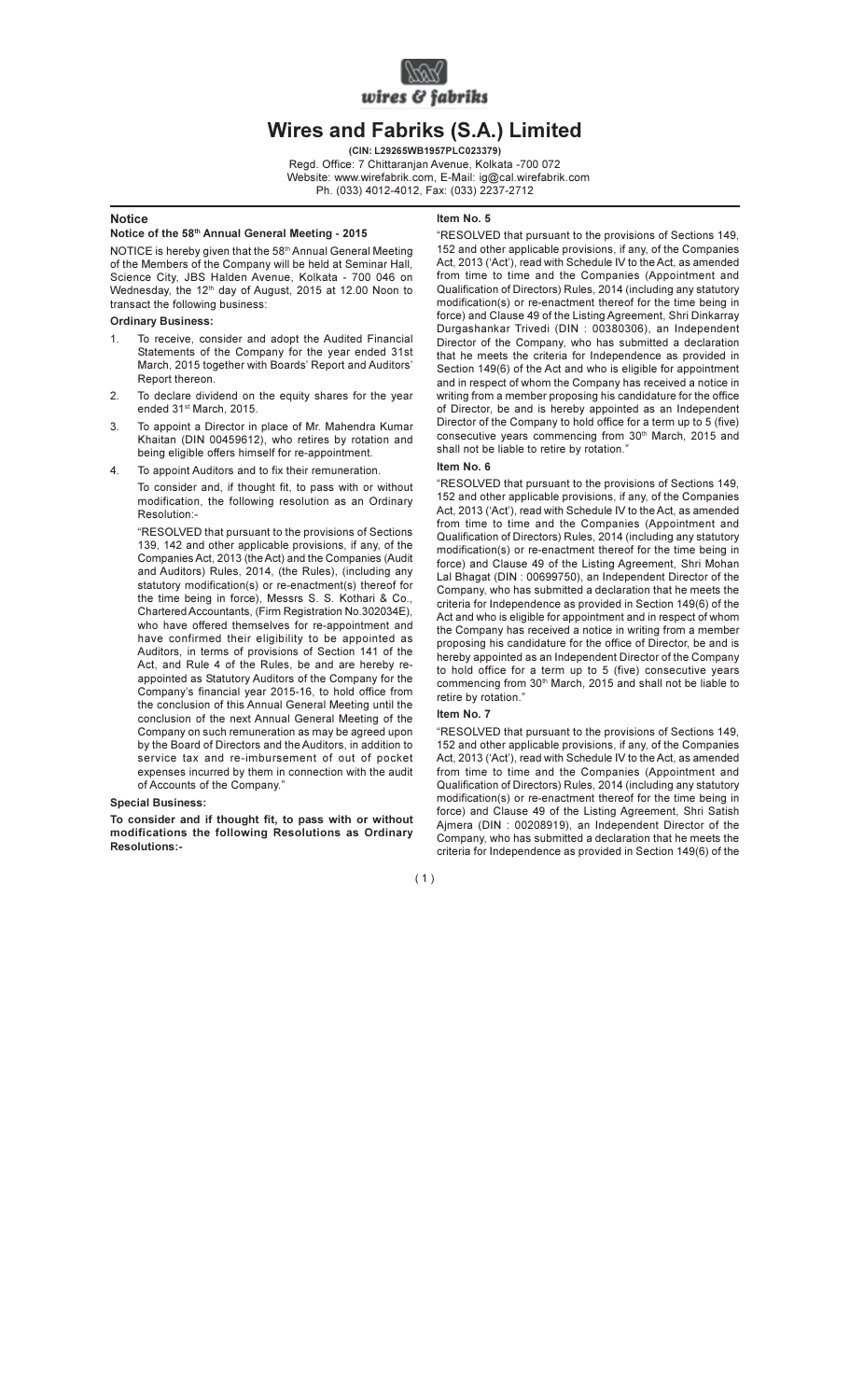

Act and who is eligible for appointment and in respect of whom the Company has received a notice in writing from a member proposing his candidature for the office of Director, be and is hereby appointed as an Independent Director of the Company to hold office for a term up to 5 (five) consecutive years commencing from 30<sup>th</sup> March, 2015 and shall not be liable to retire by rotation."

#### Item No. 8

"RESOLVED that pursuant to the provisions of Sections 149. 152 and other applicable provisions, if any, of the Companies Act. 2013 ('Act'), read with Schedule IV to the Act. as amended from time to time and the Companies (Appointment and Qualification of Directors) Rules, 2014 (including any statutory modification(s) or re-enactment thereof for the time being in force) and Clause 49 of the Listing Agreement. Shri Vinod Kumar Ladia (DIN: 00168257), an Independent Director of the Company, who has submitted a declaration that he meets the criteria for Independence as provided in Section 149(6) of the Act and who is eligible for appointment and in respect of whom the Company has received a notice in writing from a member proposing his candidature for the office of Director. be and is hereby appointed as an Independent Director of the Company to hold office for a term up to 5 (five) consecutive years commencing from 30th March, 2015 and shall not be liable to retire by rotation."

# Item No. 9

"RESOLVED that pursuant to the provisions of Sections 149. 152 and other applicable provisions, if any, of the Companies Act. 2013 ('Act'), read with Schedule IV to the Act. as amended from time to time and the Companies (Appointment and Qualification of Directors) Rules, 2014 (including any statutory modification(s) or re-enactment thereof for the time being in force) and Clause 49 of the Listing Agreement, Shri Subrata Kumar Mitra (DIN: 00029961), an Independent Director of the Company, who has submitted a declaration that he meets the criteria for Independence as provided in Section 149(6) of the Act and who is eligible for appointment and in respect of whom the Company has received a notice in writing from a member proposing his candidature for the office of Director, be and is hereby appointed as an Independent Director of the Company to hold office for a term up to 5 (five) consecutive vears commencing from 30<sup>th</sup> March, 2015 and shall not be liable to retire by rotation."

## Item No. 10

"RESOLVED that pursuant to the provisions of Sections 149. 152 and other applicable provisions, if any, of the Companies Act. 2013 ('Act'), read with Schedule IV to the Act. as amended from time to time and the Companies (Appointment and Qualification of Directors) Rules, 2014 (including any statutory modification(s) or re-enactment thereof for the time being in force) and Clause 49 of the Listing Agreement, Shri Saroj Khemka (DIN: 00489838), an Independent Director of the

Company, who has submitted a declaration that he meets the criteria for Independence as provided in Section 149(6) of the Act and who is eligible for appointment and in respect of whom the Company has received a notice in writing from a member proposing his candidature for the office of Director be and is hereby appointed as an Independent Director of the Company to hold office for a term up to 5 (five) consecutive vears commencing from the date of this Annual General Meeting and shall not be liable to retire by rotation."

## Item No. 11

"RESOLVED that pursuant to the provisions of Sections 149. 161 and other applicable provisions, if any, of the Companies Act. 2013 ('Act') and the Companies (Appointment and Qualification of Directors) Rules, 2014 (including any statutory modification(s) or re-enactment thereof for the time being in force) and Clause 49 of the Listing Agreement, Ms. Pranika Khaitan (DIN: 07062242), who has been appointed as an Additional Director of the Company by the Board of Directors in its Meeting held on 5<sup>th</sup> February, 2015 and in respect of whom the Company has received a notice in writing from a member proposing her candidature for the office of Director. be and is hereby appointed as a Director of the Company. liable to retire by rotation."

# **NOTES:**

- A member entitled to attend and vote is entitled to А. appoint a proxy to attend and vote instead of himself/ herself and a proxy need not be a member of the Company. The proxy in order to be effective must be received at the Registered Office of the Company not less than 48 hours before the time of the Meeting. A person can act as Proxy on behalf of Members not exceeding Fifty (50) and holding in the aggregate not more than 10% of the Total Share Capital of the Company carrying voting power.
- **B.** An Explanatory Statement pursuant to Section 102 of the Companies Act, 2013 concerning the Special Business in the notice is annexed hereto and forms part of this Notice.
- $\mathsf{C}$ Corporate members intending to send their authorised representatives to attend the Meeting are requested to send a certified copy of the Board Resolution authorising their representative to attend and vote on their behalf at the Meeting.
- D. The Register of Members and Share Transfer Books of the Company shall remain closed from Thursday, the 6th day of August, 2015 to Wednesday the 12th day of August, 2015 (both days inclusive), for the purpose of payment of dividend for the financial year ended 31<sup>st</sup> March, 2015. The dividend, if approved and declared at the forthcoming Annual General Meeting, will be paid, in case of physical shareholding to those Members whose name appear in the Register of Members of the Company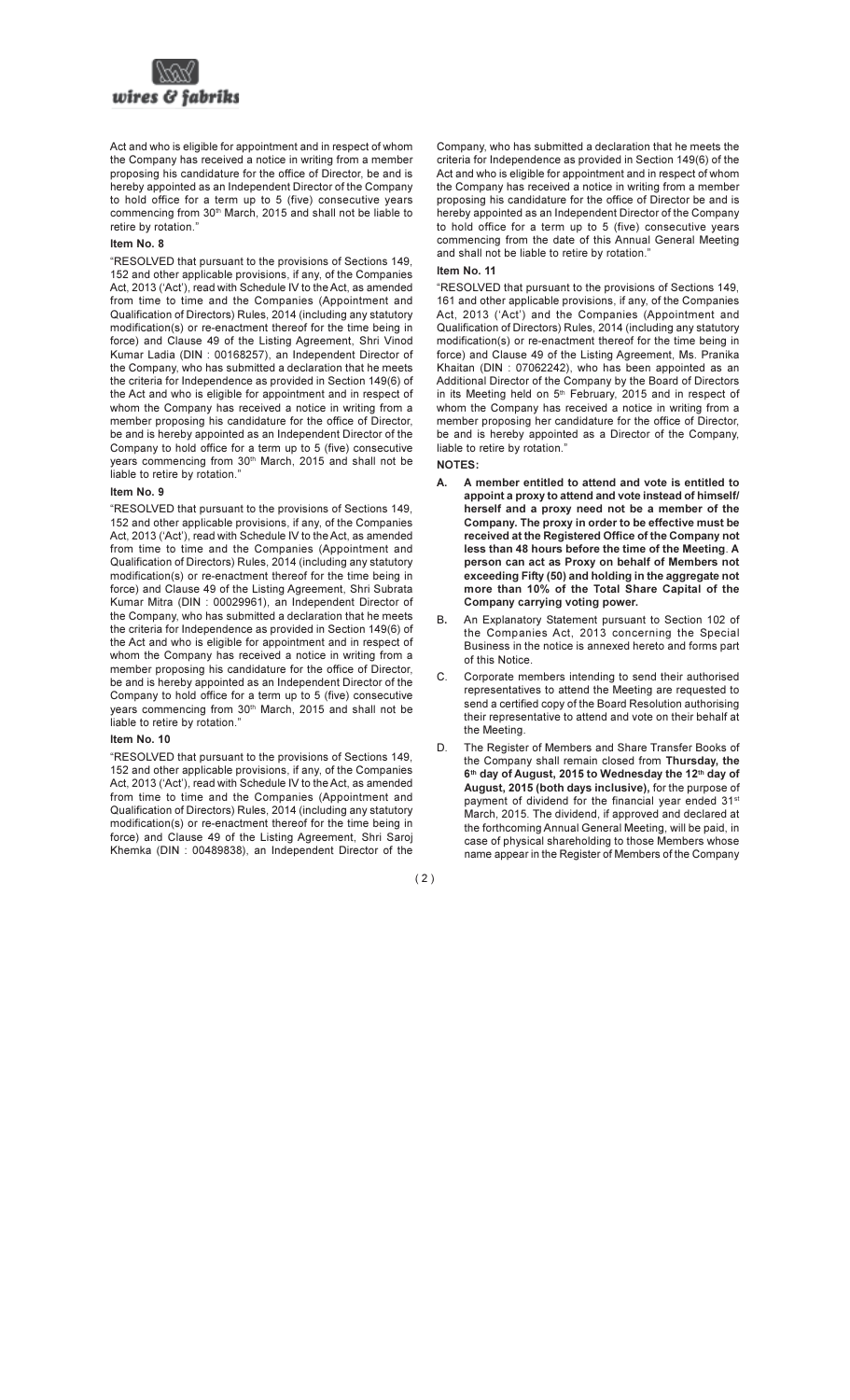

as on 12<sup>th</sup> day of August, 2015 and in case of dematerialised shares to those Beneficiaries appearing at the close of 6<sup>th</sup> day of August, 2015, in the records of National Securities Depository Ltd. (NSDL) and Central Depository Services (India) Ltd. (CDSL) as beneficial owners as on that date.

- F. Shareholders who have so far neither received nor encashed dividend warrants for any of the financial years ended 31<sup>st</sup> March, 2008 and thereafter, may claim or approach the Company for payment. Pursuant to provisions of Section 205A of the Companies Act. 1956, as amended, dividend for the financial vear 2007-2008 and thereafter, which remains unpaid or unclaimed for a period of 7 years from the date they became due for payment will be transferred to Investor Education and Protection Fund (IEPF) of the Central Government. All unpaid/unclaimed dividends for the financial vears up to 2006-2007 have been transferred to the IEPF set up by the Central Government. It may be noted that once the unpaid/unclaimed dividend is transferred to the IEPF of the Central Government as above, no claim with the Company or the IEPF will lie in respect thereof.
- F. As required by Clause 49 of the Listing Agreement, the information relating to Directors who are proposed to be re-appointed are given in following order: Name of the Director, Age, Date of Appointment, Educational Qualification, Brief Profile and Area of Expertise, Other Directorships, Committee Memberships and Shareholding.

Mr. M. K. Khaitan, 54 Years, 26.06.1989, B.Com, Mr. Khaitan is a renowned industrialist with rich experience in Paper Industry. He is the Jt. Managing Director of the Company. He is also Director in several Companies, including Kingsley Industries Limited, W & F Chemicals Ltd., W & F Filtertech Ltd, BKM Mercantile Pvt. Ltd., DHM Trading Pvt. Ltd. KIL Mercantile Pvt. Ltd., KIL Trading Pvt. Ltd., Kingsley Mercantile Pvt. Ltd., KMI Estates Pvt Ltd. Symbiont Business Pvt. Ltd., Symbiont Commercial Pyt. Ltd., Varioform Commercial Pyt. Ltd., W & F Millennium Mercantile Pyt I td W & F Securities Pyt I td and Wires & Fabriks Pyt Ltd., He is member of the Audit Committee. Stakeholders Relationship Committee and Corporate Social Responsibility Committee of the Company. He is holding 500 Equity Shares of the Company.

G. As per the provisions of the Companies Act, 2013, the facility for making nominations is available to the shareholders in respect of the equity shares held by them. Members holding shares in physical form may send their request in duly filled and signed prescribed Form SH-13 at Company's Registered Office address. This facility is

made available folio wise to individual shareholders including joint holders and for the entire shares registered under the folio. Members holding shares in dematerialised form may contact and consult their respective depository participants (DP) for availing the nomination facility.

- H. In the case of joint holders attending the meeting only such joint holder who is higher in the order of names will be entitled to vote
- Members are requested to intimate to the Company their I. Queries, if any, regarding accounts at least seven days before the Meeting to enable the management to keep the required information ready at the Meeting.
- Relevant documents referred to in the accompanying J. Notice are open for inspection by the Members at the Registered Office of the Company on all working days during business hours up to the date of the Meeting.
- K. To avoid loss of dividend warrants in transit and undue delay in respect of receipt of dividend warrants, the Company has provided a facility to the Members for remittance of dividend through the Electronic Clearing System (ECS). Members holding shares in physical form and desirous of availing this facility are requested to contact the Company's Registrar and Transfer Agent. M/s ABS Consultant Private Limited, 99 Stephen House. 6<sup>th</sup> Floor, 4 B.B.D. Bag (E), Kolkata 700 001.
- L. Since the Equity Shares of the Company are under compulsory demat trading, shareholders are requested to get their physical shareholdings converted into DEMAT form. Equity Shares of the company are admitted with NSDL and CDSL, both the Depositories and bearing ISIN No. INE469D01013. All the queries related to this may please be forwarded directly to the Company's Registrar.
- The Ministry of Corporate Affairs has taken a "Green M. Initiative in the Corporate Governance" by allowing paperless compliances by the companies and has issued circulars stating that service of notice/documents including Annual Report can be sent by e-mail to its members. To support this green initiative of the Government in full measure, members who have not registered their e-mail addresses, so far, are requested to register their e-mail addresses, in respect of electronic holdings with the Depository through their concerned Depository Participants. Members who hold shares in physical form are requested to register their e-mail address with M/s. ABS Consultants Private Limited, Registrar and Transfer Agent of the Company.
- Members/proxies are requested to bring their Attendance N. Slips duly filled in along with their copy of Annual Report to the Meeting.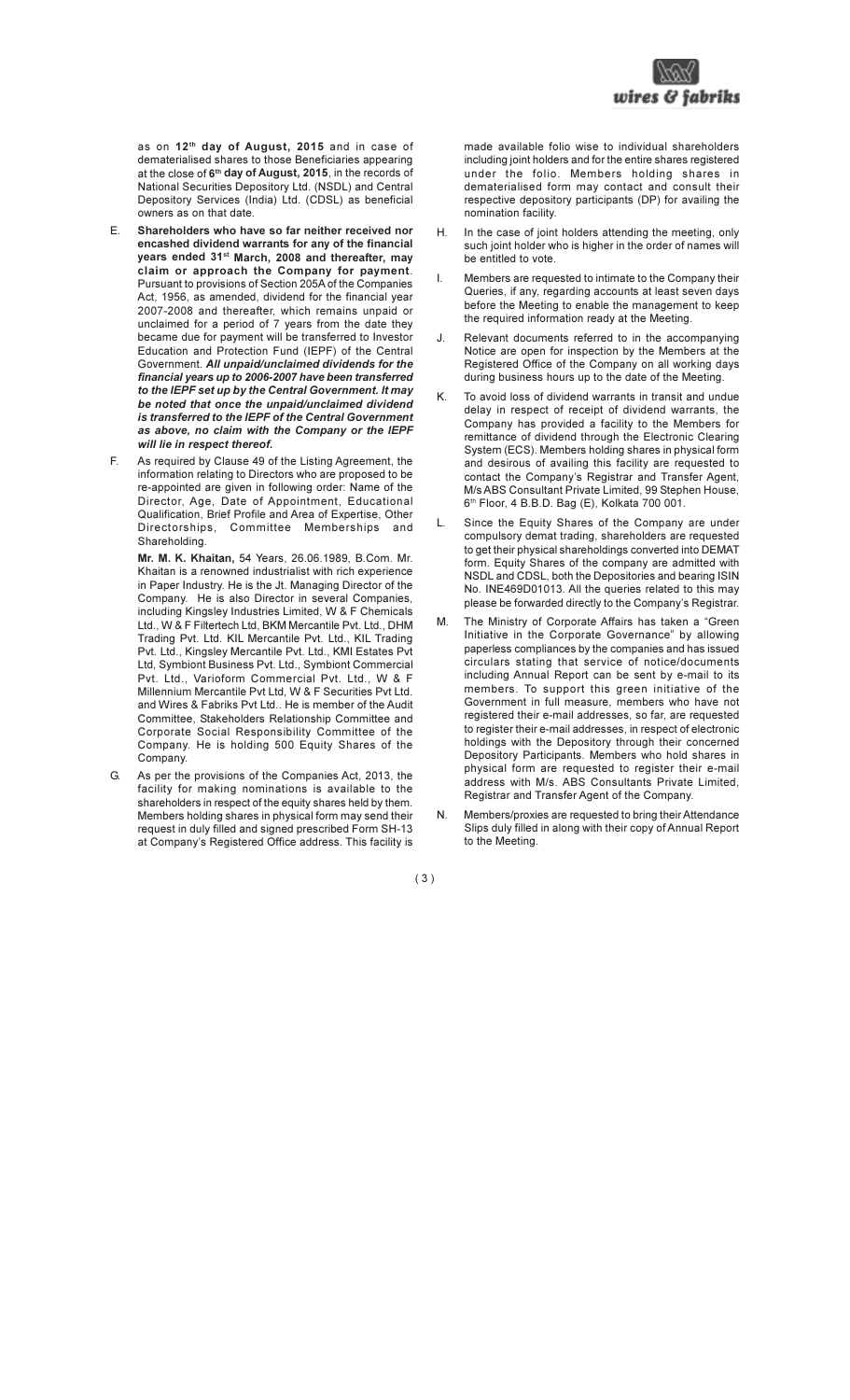

- O. Members holding physical shares in multiple folios' are requested to consolidate their holdings for overall convenience.
- P. Members holding shares in physical form are requested to forward/update the details of their Bank particulars. for printing the necessary details on dividend warrants to avoid fraudulent encashment, if any. Members holding shares in dematerialised form are requested to inform the necessary details/updation to the concerned Depository Participant, where the demat account is maintained.
- $\Omega$  $\mathbf{I}$ i) Pursuant to the provisions of Section 108 and other applicable provisions, if any, of the Companies Act, 2013 and the Companies (Management and Administration) Rules. 2014, as amended and Clause 35B of the Listing Agreement, the Company is pleased to provide to its members facility to exercise their right to vote on resolutions proposed to be passed in the Meeting by electronic means. The members may cast their votes using an electronic voting system from a place other than the venue of the Meeting ('remote e-voting').
	- The facility for voting through Ballot ('Insta  $\overline{ii}$ Poll') shall be made available at the Meeting and the members attending the Meeting who have not cast their vote by remote e-voting shall be able to vote at the Meeting through 'Insta Poll'
	- The members who have cast their vote by iii) remote e-voting may also attend the Meeting but shall not be entitled to cast their vote again.
	- The Company has engaged the services of  $iv)$ NSDL as the Agency to provide e-voting facility.
	- $V)$ The Board of Directors of the Company has appointed Mr. B. N. Khandelwal, Company Secretary (Membership No. A 1148), Practicing Company Secretaries as Scrutinizer to scrutinise the Insta Poll and remote e-voting process in a fair and transparent manner and he has communicated his willingness to be appointed and will be available for same purpose.

The instructions for e-voting are as under:

In case a Member receives an email from  $A_{1}$ NSDL [for members whose email IDs are registered with the Company/Depository Participants(s)]:

- Open email and open PDF file viz:  $(i)$ "Wires & Fabriks remote e-Voting.pdf" with your Client ID or Folio No. as password. The said PDF file contains your user ID and password/PIN for evoting. Please note that the password is an initial password.
- Launch internet browser by typing the  $(iii)$ following URL: https:// www.evoting.nsdl.com/
- (iii) Click on Shareholder Login
- (iv) Put user ID and password as initial password/PIN noted in step (i) above. Click Login.
- (v) Password change menu appears. Change the password/PIN with new password of your choice with minimum 8 digits/characters or combination thereof. Note new password. It is strongly recommended not to share your password with any other person and take utmost care to keep your password confidential.
- (vi) Home page of e-voting opens. Click on remote e-Voting: Active Voting Cycles.
- (vii) Select "EVEN" of Wires & Fabriks (S.A.) Limited.
- (viii) Now you are ready for remote e-voting as Cast Vote page opens.
- (ix) Cast your vote by selecting appropriate option and click on "Submit" and also "Confirm" when prompted.
- Upon confirmation, the message "Vote  $(x)$ cast successfully" will be displayed
- (xi) Once you have voted on the resolution, you will not be allowed to modify your vote
- (xii) Institutional shareholders (i.e. other than individuals, HUF, NRI etc.) are required to send scanned copy (PDF/JPG Format) of the relevant Board Resolution/Authority letter etc. together with attested specimen signature of the duly authorized signatory(ies) who are authorized to vote, to the Scrutinizer e-mail through  $\overline{10}$ scrutinizer@wirefabrik.com with a copy marked to evoting@nsdl.co.in
- In case a Member receives physical copy of <sub>R</sub> the Notice of AGM [for members whose email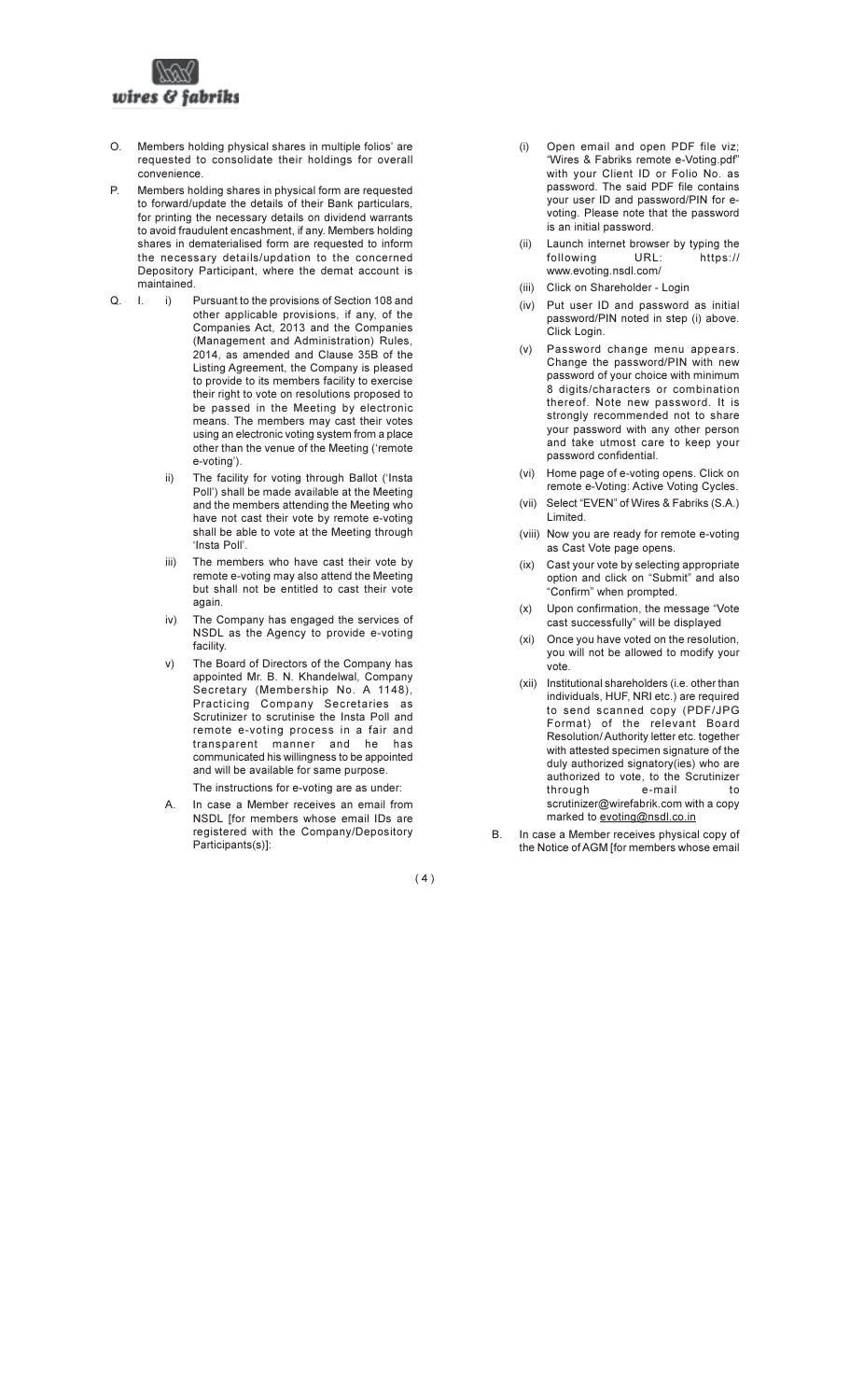

IDs are not registered with the Company/ Depository Participants(s) or requesting physical copy]:

- Initial password is provided as below/at  $(i)$ the bottom of the Attendance Slip for the AGM : EVEN (Remote E Voting Event Number) USER ID PASSWORD/ **PIN**
- $(ii)$ Please follow all steps from SI. No. (ii) to Sl. No. (xii) above, to cast vote.
- In case of any queries, you may refer the Frequently  $\mathbf{H}$ Asked Questions (FAQs) for Shareholders and evoting user manual for Shareholders available at the Downloads section of www.evoting.nsdl.com or call on Toll Free No.: 1800 222 990
- **III** If you are already registered with NSDL for e-voting then you can use your existing user ID and password/PIN for casting your vote.
- You can also update your mobile number and e-IV. mail id in the user profile details of the folio which may be used for sending future communication(s).
- V. The remote e-voting period commences on 8th August, 2015 (9:00 am) and ends on 11<sup>th</sup> August, 2015 (5:00 pm). During this period, shareholders' of the Company, holding shares either in physical form or in dematerialized form, as on the cut-off date of 5<sup>th</sup> August, 2015, may cast their vote electronically. The e-voting module shall be disabled by NSDL for voting thereafter. Once the vote on a resolution is cast by the shareholder, the shareholder shall not be allowed to change it subsequently.
- $VI$ Any person, who acquires shares of the Company and becomes a member of the Company after dispatch of the Notice and holding shares as of the cut-off date, may obtain the login ID and password by sending a request at evoting@nsdl.co.in. However, if you are already registered with NSDL for remote e-voting then you can use your existing user ID and password for casting your vote. If you forget your password, you can reset your password by using "Forgot User Details / Password" option available on www.evoting.nsdl.com or call on Toll Free No.: 1800 222 990
- VII. The voting rights of shareholders shall be in proportion to their shares of the paid up equity share capital of the Company as on the cut-off date of 5<sup>th</sup> August, 2015. A person, whose name is recorded in the register of members or in the register of beneficial owners maintained by the depositories as on the cut-off date only shall be entitled to avail the facility of remote e-Voting, as well as voting at the meeting through ballot.
- VIII. The Scrutinizer, after scrutinising the votes cast at the meeting (Insta Poll) and through remote evoting, will, not later than three days of conclusion of the Meeting, make a consolidated scrutinizer's report and submit the same to the Chairman.

The results declared along with the consolidated scrutinizer's report shall be placed on the website of the Company www.wirefabrik.com and on the website of NSDL https:// evoting.nsdl.com. The results shall simultaneously be communicated to the Stock Exchanges. Subject to receipt of requisite number of votes, the Resolutions shall be deemed to be passed on the date of the Meeting, i.e. August 12, 2015.

> By Order of the Board For Wires and Fabriks (S.A.) Ltd.

> > (Amit Dhanuka) **Company Secretary**

Jaipur Dated, the 27<sup>th</sup> day of May, 2015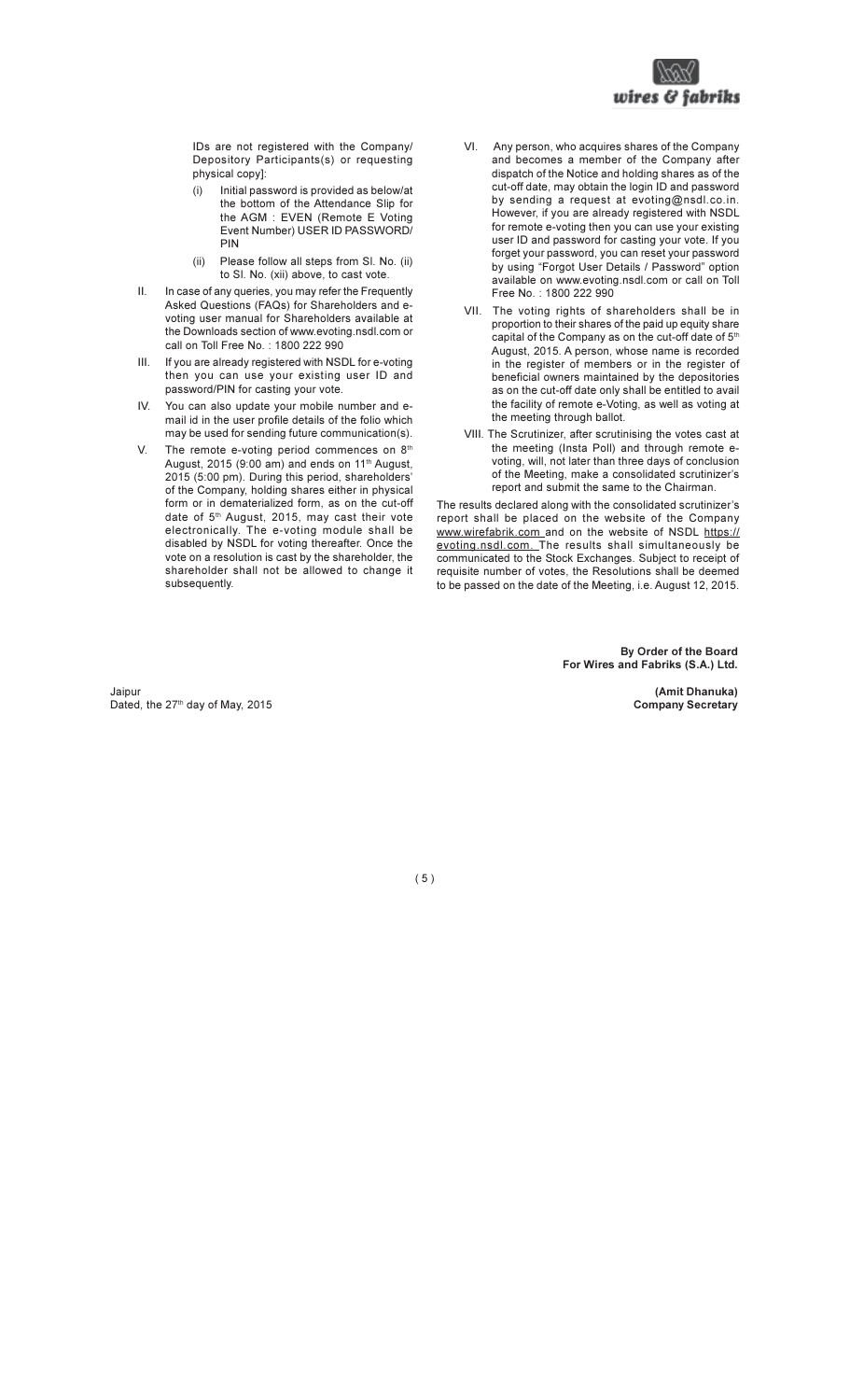

## **ANNEXURE TO NOTICE**

### Explanatory Statement Pursuant to Section 102 of the **Companies Act. 2013**

### ITEM NO. 5 to 10

The Company had, pursuant to the provisions of clause 49 of the Listing Agreement entered with the Stock Exchanges. appointed during the year Shri Dinkarray Durgashankar Trivedi (DIN: 00380306). Shri Mohan Lal Bhagat (DIN: 00699750). Shri Satish Aimera (DIN: 00208919), Shri Vinod Kumar Ladia (DIN: 00168257) Shri Subrata Kumar Mitra (DIN: 00029961) and Shri Saroj Khemka ((DIN: 00489838) as Independent Directors, in compliance with the requirements of the clause.

Pursuant to the provisions of Section 149 of the Companies Act. 2013 ('Act') which came in to effect from 1st April. 2014. read with Schedule IV of the Act, an Independent Director shall hold office for a period of upto 5 (five) consecutive vears and shall not be liable to retire by rotation. General Circular No. 14/2014 dated 9th June, 2014 of the Ministry of Corporate Affairs requires that the appointment of Independent Directors is to be made expressly under the provisions of Section 149 of the Act

The Board of Directors considered the matter of their appointment and felt that their continued association would be of immense benefit to the Company and it is therefore. desirable to continue to avail their services as Independent Directors, Accordingly, the Board recommends the Resolution relating to their appointment as an Independent Director, for the approval by the Members of the Company.

The Company has received declarations from these Directors that they meet with the criteria of Independence as prescribed under Section 149(6) of the Act and Clause 49 of the Listing Agreement. In the opinion of the Board, all the above proposed Independent Directors fulfill the conditions specified in Companies Act 2013 and rules made thereunder for their appointment as Independent Directors and the aforesaid proposed Independent Directors are Independent of the Management of the Company.

Notices as required under Section 160 of the Act have been received in writing proposing the appointment of Shri Dinkarray Durgashankar Trivedi (DIN: 00380306), Shri Mohan Lal Bhagat (DIN: 00699750). Shri Satish Aimera (DIN: 00208919). Shri Vinod Kumar Ladia (DIN: 00168257) Shri Subrata Kumar Mitra (DIN: 00029961) and Shri Saroi Khemka ((DIN: 00489838) as the Independent Directors of the Company.

The Board recommends the resolution as set out in item no. 5 to 10 of the Notice for your approval.

The above mentioned proposed Independent Directors are concerned or interested in the Resolutions to their respective appointments and shareholding interest.

The relatives of the above mentioned Independent Directors may be deemed to be concerned or interested in the Resolutions to the extent of their Shareholding, if any, in the Company.

Save and except the above, no other Director or Key Managerial Personnel including their relatives is, in any way, concerned or interested, financially or otherwise, in the proposed Resolution except to their Shareholding interest, if any, in the Company.

Additional information in respect of their re-appointment pursuant to Clause 49 of the Listing Agreement and under the provisions of the Act have been given in the Annexure 'A'. which is attached hereto

#### **ITEM NO. 11**

The Company had, pursuant to the provisions of Section149 of the Companies Act. 2013 and the Revised Clause 49 of the Listing Agreement had appointed Ms. Pranika Khaitan as an Additional Director of the Company, in compliance with the requirements of the Section 149 of the Companies Act. 2013 and the Revised Clause 49 of the Listing Agreement which requires that every Listed Company must have at least One Woman Director on its Board

Ms. Pranika Khaitan, was appointed as an Additional Director on the Board of Directors of the Company w.e.f. 5th February. 2015. As per the provisions of Section 161 of the Companies Act. 2013. Ms. Khaitan shall hold office up to the date of the ensuing Annual General Meeting of the Company. The Company has received valid notice and requisite deposit from a Member of the Company under Section 160 of the Companies Act. 2013, proposing the candidature of Ms. Khaitan for the office of Director. In view of the background and experience of Ms. Khaitan, it will be in the interest of the Company that she continues as a Director of the Company.

The Board of Directors considered the matter of her appointment and felt that her continued association would be of immense benefit to the Company and it is therefore. desirable to continue to avail her services as Non Executive Non Independent Director. Accordingly, the Board recommends the Resolution relating to her appointment as a Non Executive Non Independent Director, for the approval by the Members of the Company.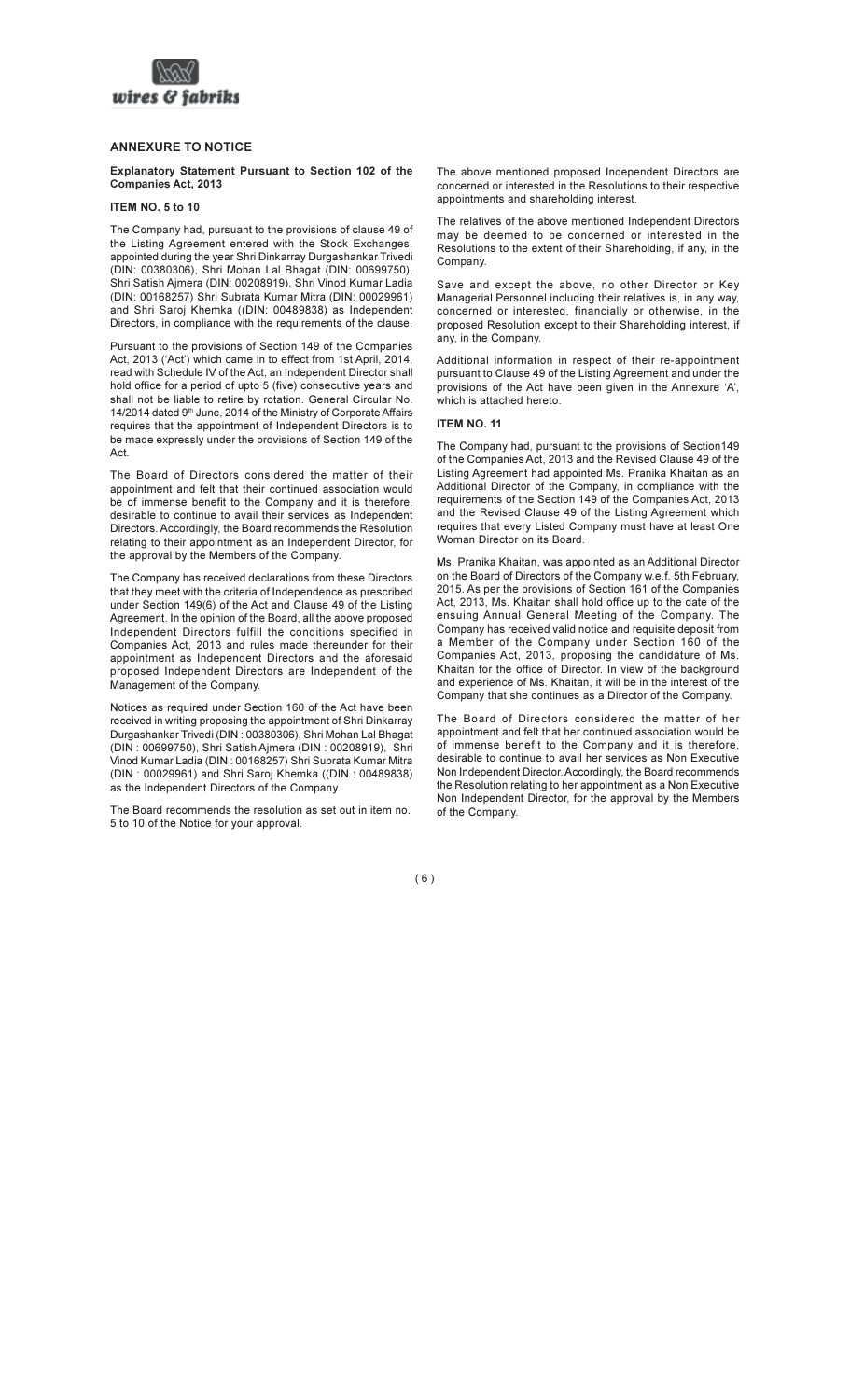

The Board recommends the resolution as set out in item no. 11 of the Notice for your approval.

The above mentioned proposed Director is concerned or interested in the Resolutions to her respective appointments and shareholding interest.

The relatives of the above mentioned Directors may be deemed to be concerned or interested in the Resolutions to the extent of their Shareholding, if any, in the Company.

Save and except the above, no other Director (except Shri Mahendra Kumar Khaitan, Jt. Managing Director of the Company including his relatives) or Key Managerial Personnel including their relatives is, in any way, concerned or interested, financially or otherwise, in the proposed Resolution except to their Shareholding interest, if any, in the Company.

Additional information in respect of her appointment pursuant to Clause 49 of the Listing Agreement and under the provisions of the Act have been given in the Annexure 'B', which is attached hereto.

> By Order of the Board For Wires and Fabriks (S.A.) Ltd. (Amit Dhanuka) **Company Secretary**

Jaipur Dated, the 27<sup>th</sup> day of May, 2015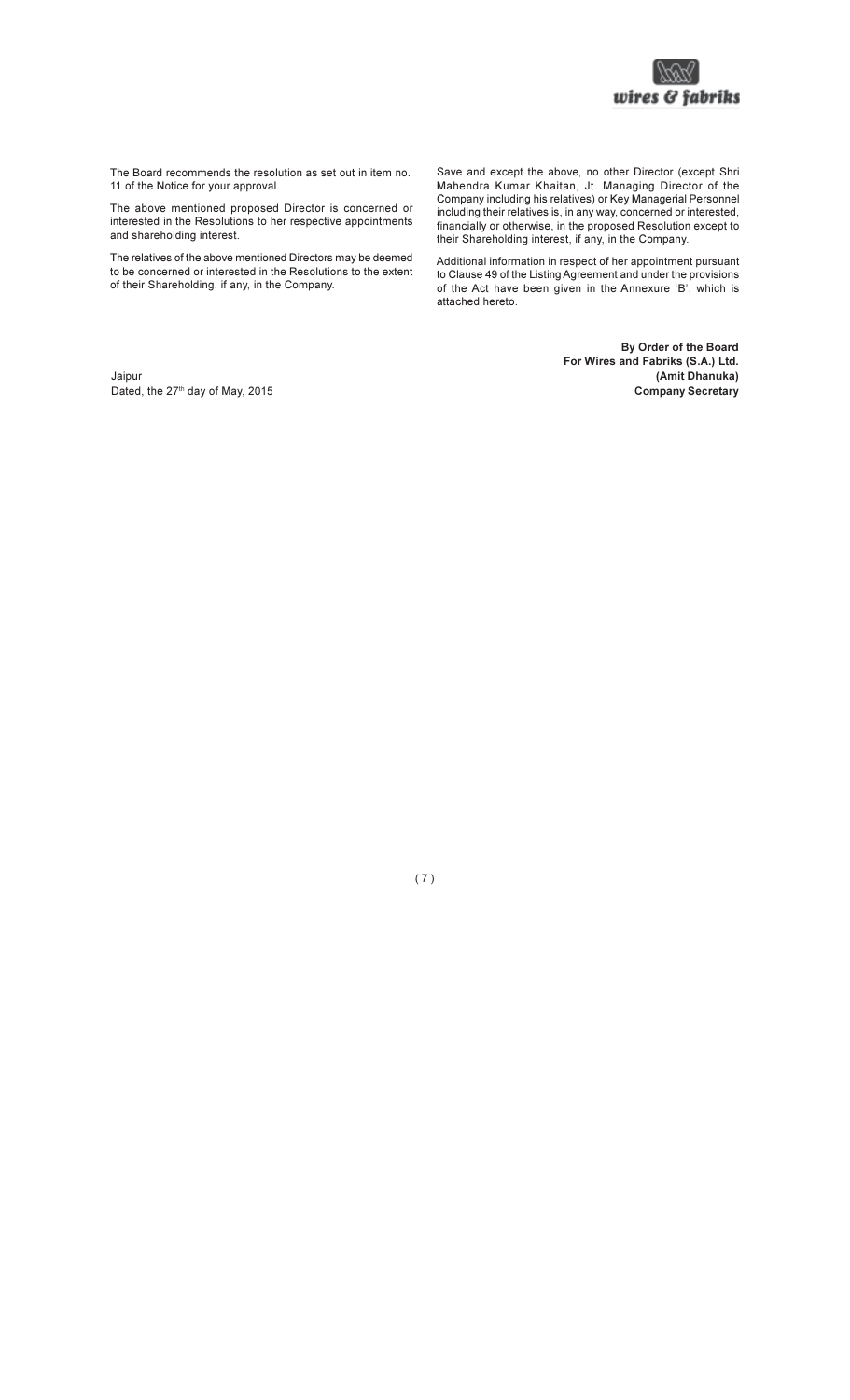

# Annexure 'A'

#### **Brief resume of the Independent Directors**

### Shri Dinkarry Durgashankar Trivedi

Shri Dinkarry Durgashankar Trivedi, 83 Years, was appointed on 01.12.84 as an Independent Director of the Company, is a M.Com/B.A. Hons. Mr. Trivedi is a Management Consultant & Professor with IIM, Ahmedabad and visiting faculty at various other institutes

Shri Trivedi is also a Director in Foods & Inns Ltd., Asim Exports International Ltd., Cyclic Chemical Ltd. and Dravya Finance Ltd. He is a member of the Audit Committee & Shareholders Grievance Committee in Foods and Inns Ltd and is also a Chairman of the Audit Committee and a member of the Nomination & Remuneration Committee of the Company.

Shri Trivedi holds 1000 Equity Shares of the Company.

### Shri Mohan Lal Bhagat

Shri Mohan Lal Bhagat, 79 Years was appointed on 08.07.1992 as an Independent Director of the Company, is a B.Com graduate. Mr. Bhagat has vast experience of managing large companies particularly in the field of paper, petrochemicals and biotechnology (agriculture) and has expertise in finance and management.

Shri Bhagat is also a Director in Sandhar Technologies Ltd. He is member of the Audit Committee and Nomination & Remuneration Committee of the Company.

Shri Bhagat does not hold any equity Shares in the Company.

#### Shri Satish Ajmera

Shri Satish Ajmera, 70 Years, was appointed on 29.11.2001 as an Independent Director of the Company. He is a Chartered Accountant having 42 years of diversified Audit Experience in Government, Semi Government and Private Organizations including Banks, Industry and Trade in all fields. He has been (i) Trustee, Unit Trust of India, Bombay for eight years. (ii) On the North Zone Board of I.D.B.I for 3 years. He had been nominee Director of Gujarat Alkalies & Chemicals Ltd (as a nominee of IFCI), Gujarat State Investments Ltd. (as a nominee of Gujarat Govt.), Hindustan Organic Chemicals Ltd. (as a nominee of Government of India). He had also been on the Board of Rajasthan Financial Corporation Board for 16 years, Sunflag Iron & Steel Industries Ltd., Gujarat Heavy Chemical Ltd., Modi Rubber Ltd., JCT Ltd., Rajasthan State Ind & Inv Corp Ltd., Lupin Laboratories Ltd., Aristrocrat Luggage Ltd., Jayant Paper Mills Ltd., Modern Syntex Ltd., Allwyn Nissan Ltd., Canfin Homes Limited and many other companies.

Shri Ajmera has been the consultant to Government of Rajasthan and Government of Gujarat in many corporate matters. He is the senior partner of the Auditing Firm B.L. Ajmera & Co., Jaipur. He is also a former president of Jaipur Chamber of Commerce & Industry. He is the Chairman of the Audit Committee in The Lakshmi Mills Co. Ltd. and PCS Technology Ltd. He is also a member of the Audit Committee and Chairman of the Stakeholders Relationship Committee of the Company.

Shri Ajmera does not hold any equity Shares in the Company.

#### Shri Vinod Kumar Ladia

Shri Vinod Kumar Ladia, aged 69 years, was appointed on 09.11.2013 as an Independent Director of the Company. Shri Ladia is a Gold Medallist in B.Sc. (Textiles) from Technological Institute of Textiles. Bhiwani in 1966 and a M.B.A. from Indian Institute of Management, Ahmedabad in 1968. He had also completed his training at Harvard Business School, U.S.A.

Shri Ladia has been the recipient of Udyog Patra Award at the hands of Hon'ble President of India. He has also received Several other Awards which includes Leadership Award. Membership Growth Award, Cheveron Award, 100% District Governor Award, International President Award for Humanitarian Services and Seven International President's Appreciation Certificate among many others.

Shri Ladia has been associated with various other distinguished Associations and Organisations at Different level as the Chairman. President or Member. He has been associated with The Synthetic & Rayon Textile Export Promotion Council, Indian Spinners Association. Confederation of Indian Textile Industry, The Rajasthan Textile Mills Association, Board of Textile Committee, Federation of Indian Export Organization, All India Management Association, Textile Association (India). Central Excise Advisory Committee. Mission on Livelihood (MOU), constituted by Govt. of Rajasthan, The Institution of Engineers (India), Advisory Board of P.J. Foundation, Board of Governors, Sangam University, Bhilwara, Lions Club, Udaipur, District Governor (1990-91) of District 323 E2, Lions Clubs International, among many others.

Shri Ladia is presently associated with Shree Raiasthan Syntex Ltd., Shree Shyam Industries Pvt. Ltd., Swan Industries Pvt. Ltd., V K Texchem Pvt. Ltd., The Synthetic and Rayon Textiles Exports Promotion Council, Divine Fibres Pvt. Ltd., SRSL Securities Ltd. and Shree Shyam Distributors and Marketing Pvt. Ltd. as a Director.

Shri Ladia does not hold any equity Shares in the Company.

#### Shri Subrata Kumar Mitra

Shri Subrata Kumar Mitra, aged 67 years, was appointed on 09.11.2013 as an Independent Director of the Company. Shri Mitra is a M.Sc (Calcutta University-1970) and a MBA (USA  $-1977$ ).

Shri Mitra is currently on the Board of several reputed companies in diverse Industries as an Independent Director. He has been actively associated with several International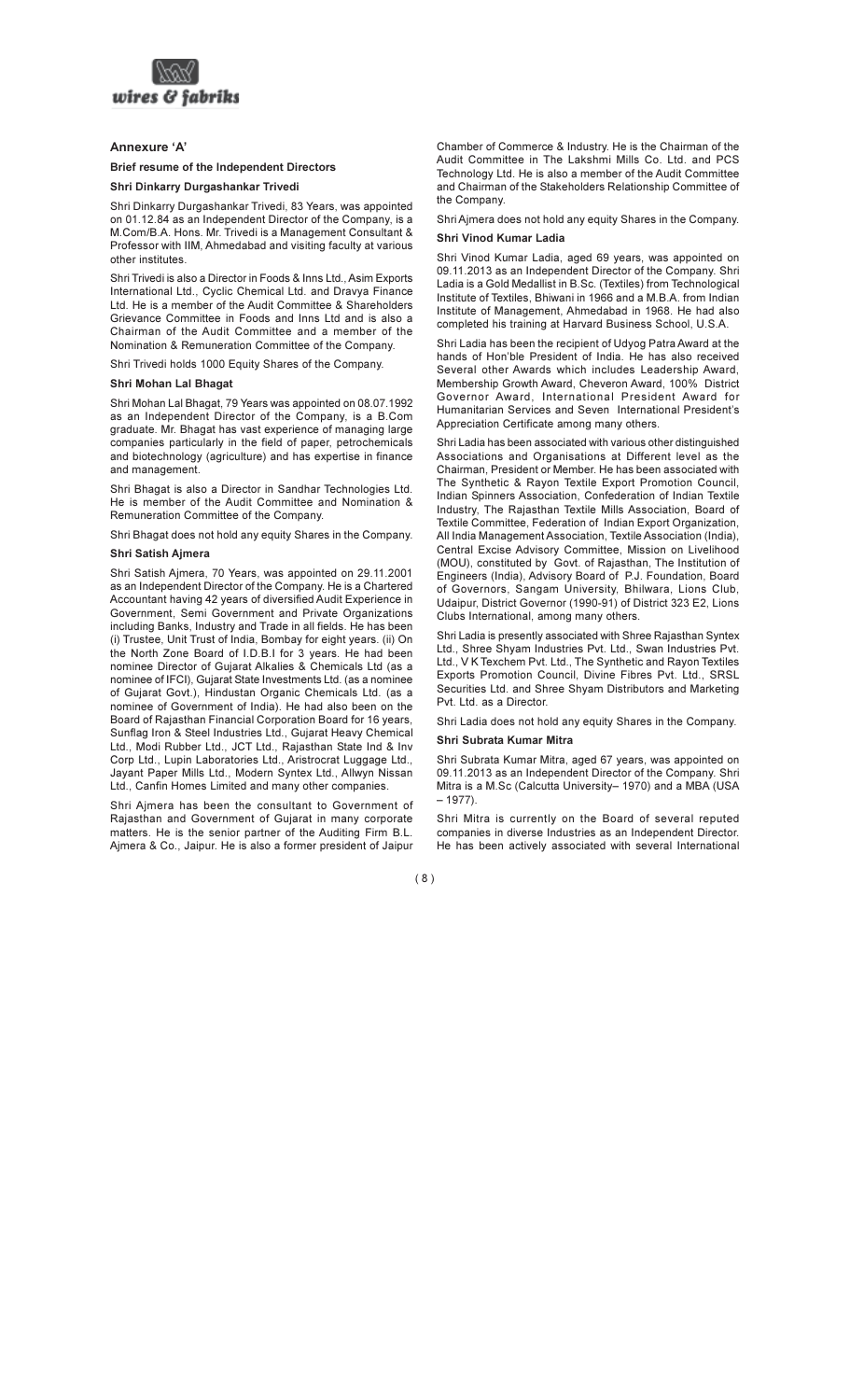

NGOs. Committees and Chambers in India. He has contributed articles in reputed Domestic and International Financial publications and has delivered talks in Domestic and .<br>International Forums

Shri Mitra had been associated with Standard Chartered Bank and was instrumental in setting up the Merchant Banking Divisions of Bank of India in 1977 and then in 1978 for Standard Chartered Bank in Mumbai. In 1985 Shri Mitra joined American Express Bank and was the Head of Corporate Banking and Investment Banking in India. Shri Mitra was also instrumental in setting up the GIC Mutual Fund, sponsored by the Government owned General Insurance Corporation of India. In June 1994, he joined the Aditya Birla Group as Director, Financial Services and was responsible for setting up the highly respected and successful financial services activities for the Group.

Shri Mitra is presently associated with Qsk Advisory Pvt. Ltd., Destimoney Securities Pvt. Ltd., LIC Nomura Mutual Fund AMC Ltd., Usha Martin Education & Solutions Ltd., Usha Breco Ltd., Spykar Lifestyles Pyt. Ltd., Cheminova India Limited and Multi Commodity Exchange of India Limited as a Director. He is a Member of the Audit Committee & Executive Committee in LIC Nomura Mutual Fund AMC Ltd. & a Member of the Audit Committee in Usha Breco Ltd. and Destimoney Securities Pvt. Ltd. respectively. He is also a Chairman of the Nomination & Remuneration Committee and the member of the Stakeholders Relationship Committee and Corporate Social Responsibility Committee of the Company.

Shri Mitra does not hold any equity Shares in the Company.

#### Shri Saroi Khemka

Shri Saroj Khemka, aged 68 years, was appointed on 05.02.2015 as an Independent Director of the Company. Shri Khemka is a M.Com.

Shri Khemka is currently on the Board of several reputed Companies in diverse Industries. He has been actively associated with several NGOs, Committees and Chambers in India. Shri Khemka, is a renowned Industrialist of Jaipur, Raiasthan and has rich experience in Manufacturing and Real Estates.

Shri Khemka is presently associated with Pearl Metachem Pvt. Ltd., Shree Seco Pvt. Ltd., J. J. Marble Industries Pvt. Ltd., Bundi Packaging Pyt. Ltd., Parakh Infin Pyt. Ltd., ARR Realtors Pvt. Ltd., VVBA Corporation Pvt. Ltd. and Bhagirath Buildhome Properties Pvt. Ltd. as a Director.

Shri Khemka does not hold any Equity Shares in the Company.

#### Annexure 'B'

#### Brief resume of the Non Executive Non Independent **Director**

#### Ms. Pranika Khaitan

Ms. Pranika Khaitan, 25 years, was appointed as a Non Executive Non Independent Director of the Company on 05.02.2015. Ms. Khaitan is a M.Sc (International Management) from the University of Exeter. She did her course on Leadership in Organisations from London School of Economics, London and is a Bachelor of Arts in Fashion Communication from National Institute of Fashion and Technology, New Delhi.

Ms. Khaitan is the daughter of Shri Mahendra Kumar Khaitan, Jt. Managing Director of the Company, who has vast experience in the Paper and Manufacturing Industry.

Ms. Khaitan holds 5000 Equity Shares of the Company.